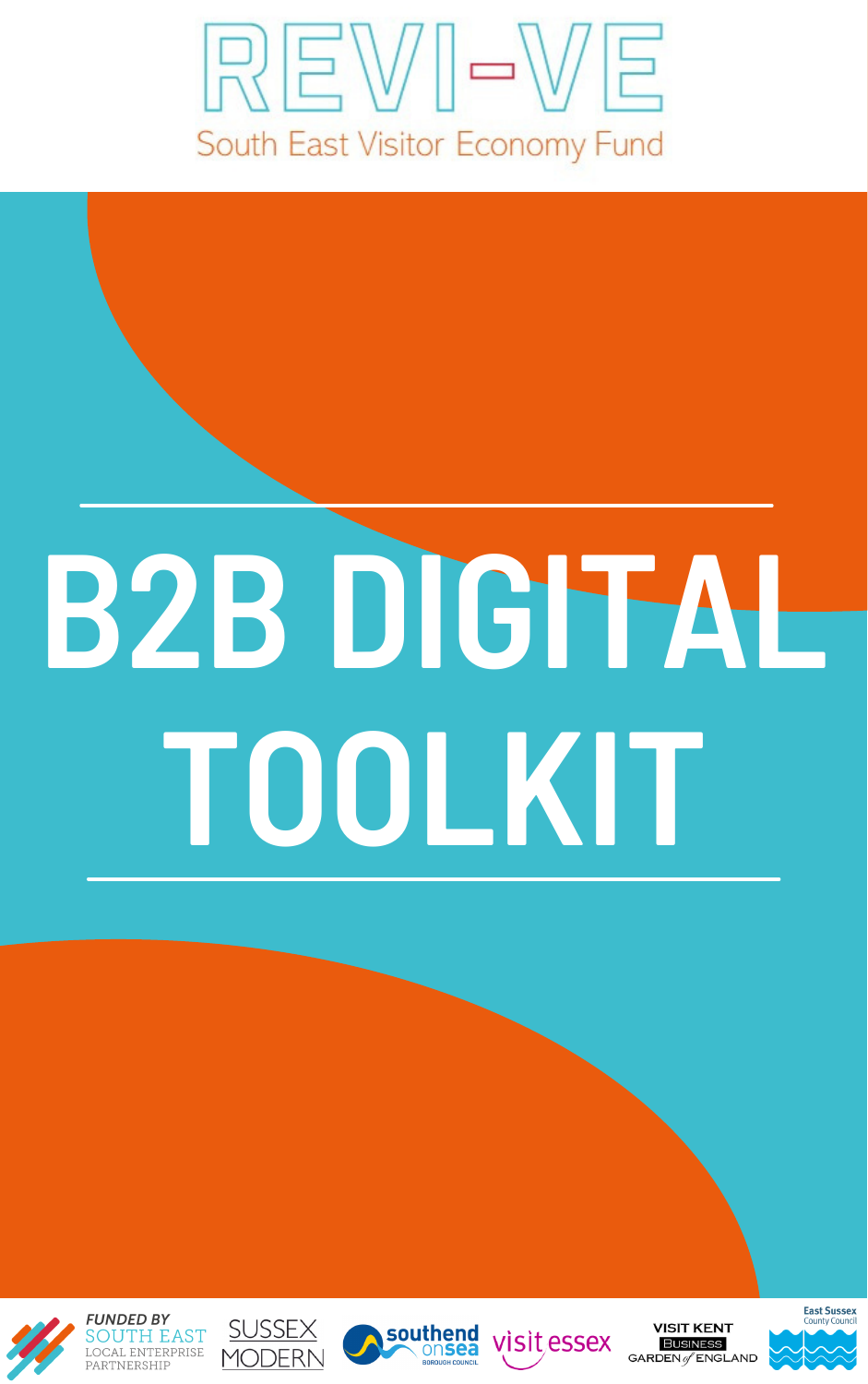### **O1** INTRODUCTION **O2** NEWSLETTER DRAFT **O3** WEBSITE CONTENT **O4**

### SOCIAL MEDIA CONTENT

**O5** PRESENTATION **O6** PRESS RELEASE

**CONTENT** $\mathcal{S}$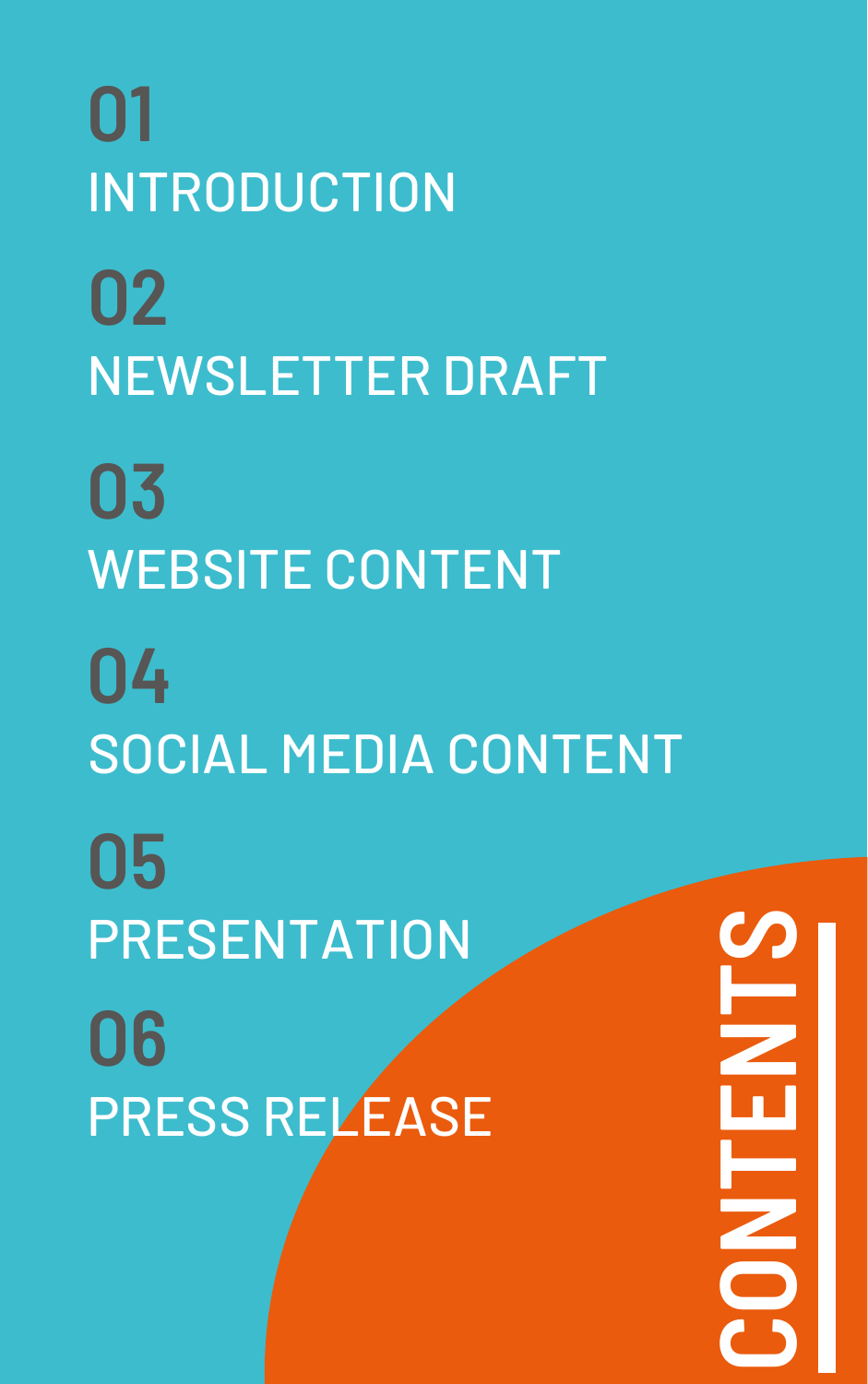## **O1 INTRODUCTION**

This toolkit has been designed to help business support organisations and local authority partners within the SELEP region to disseminate information about the **Revi-VE Grant [Programme](https://southeastbusiness.org.uk/revive/)** to businesses operating in the visitor economy. The aim is to reach as many eligible businesses as possible but as we expect demand for this funding to be high, we also need to manage expectations and signpost to alternative support and funding where relevant.

The Revi-VE fund is delivered by a consortium of visitor economy partners across the South East (Visit Kent, Southend-on-Sea Borough Council, Visit Essex, Sussex Modern, East Sussex County Council). It is part of a wider package of **COVID-19 Recovery [programmes](https://www.southeastlep.com/covid-19-recovery-funds-programme/)**, funded by the 15.00 **on 1st July 2021.**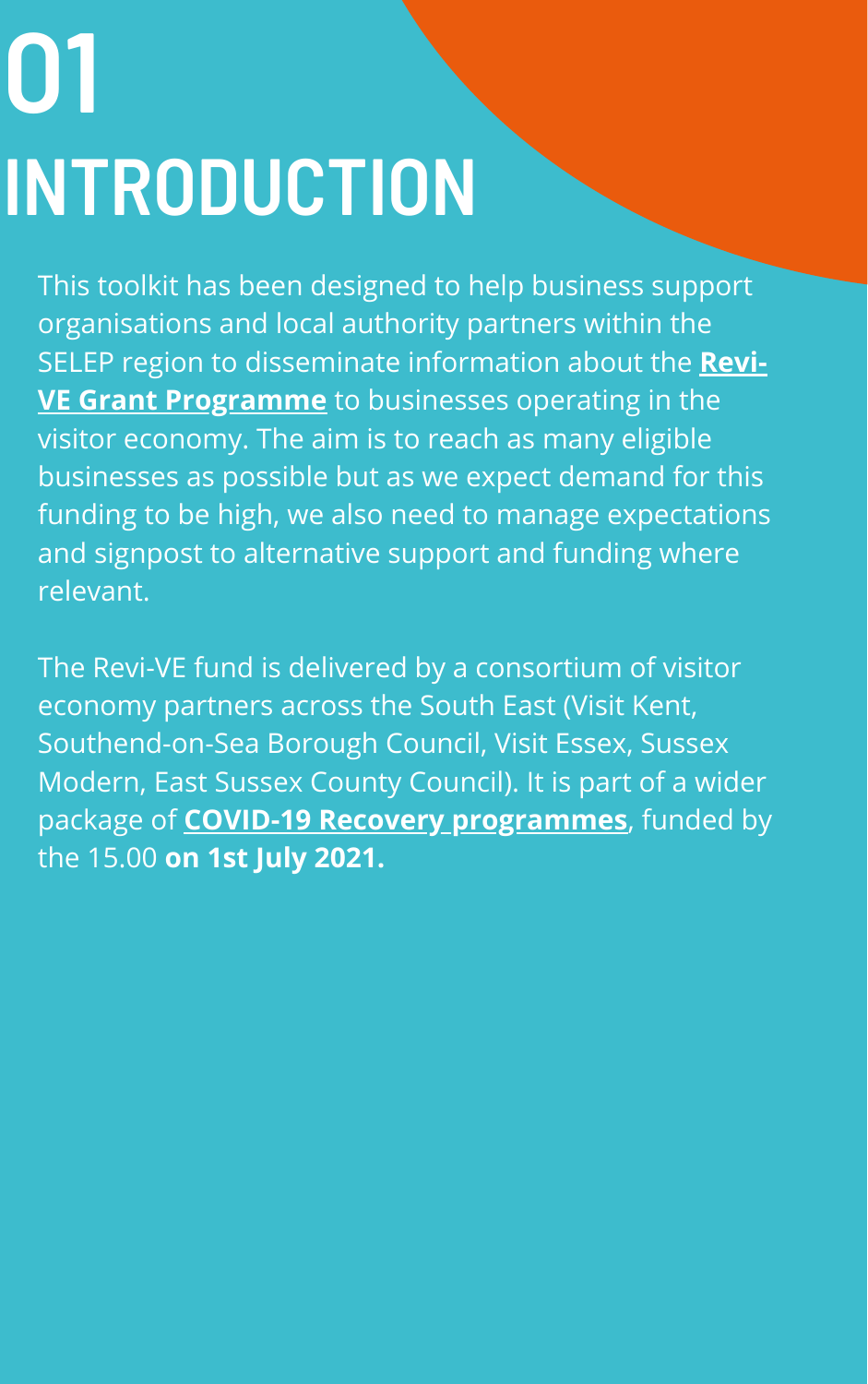- Online booking software
- Equipment or investment needed to deliver a new visitor experience which responds to a new trend
- Investment in outdoor spaces to increase capacity or offer all-weather areas
- Technology for contactless check-in
- Equipment to deliver hybrid events
- Creation of virtual tours or venue show-rounds
- Expenditure should not be for business-as-usual costs or associated with implementing legally-required social distancing or hygiene measures.

- Micro, small or medium enterprises in the SELEP region (East Sussex, Essex, Kent, Medway, Southend and Thurrock).
- Businesses operating primarily within the visitor economy including tourism, culture, leisure, events or hospitality. This includes groups of businesses who missed out on previous government grants such as event organisers, tour operators, key supply chains and businesses without premises.
- Viable businesses that have been heavily impacted by COVID-19 that have innovative ideas that will help to protect jobs in the visitor economy.
- Businesses with project ideas that will help transition into the recovery phase and build resilience through innovative solutions and business adaptations.

Subject line: Do you need to make adaptations to your business?

The **[Revi-VE grant fund](https://southeastbusiness.org.uk/revive/)** is offering small 100% grants of between £1,000 - £3,000 to visitor economy businesses that need to adapt their offering as a result of COVID-19 and changed market conditions.

This fund is targeted at hard-hit businesses within the visitor economy that need support to make adaptations to their business model or operations in response to COVID-19 and that meet certain criteria.

The fund will open for applications on 15th July and is part of a wider package of South East Local Enterprise Partnership (SELEP) **[COVID-19 Recovery programmes](https://www.southeastlep.com/covid-19-recovery-funds-programme/)**. The Revi-VE programme is designed to support innovation and deliver long-term resilience in the hard-hit visitor economy and will be delivered by a consortium of partners across the South East (Visit Kent, Southend-on-Sea Borough Council, Visit Essex, Sussex Modern, East Sussex County Council).

#### **What can the funding be spent on?**

The grants should be for purchasing of tools, equipment, software and trading approaches that are essential for the business to adapt or diversify its visitor economy offering or help it to reach new visitor markets. This could include adaptations to increase capacity or changes to operations to improve consumer confidence. It could also help to develop a new product or service which capitalises on changing consumer trends to generate a new revenue stream.

#### **Examples of the types of projects that would be considered for this funding include:**

#### **Who can apply?**

#### **Applications will be open from 15th July 2021 - 23.59pm 18th July 2021.**

We anticipate that demand for these grants will be much higher than the total number available. Before starting your application, please check the eligibility criteria to ensure that this fund is the right fit for your business.

**[Click here](https://southeastbusiness.org.uk/revive/)** to find full eligibility criteria and details on how to apply.

### **O2 NEWSLETTER CONTENT**

### **click here to download the [newsletter](https://albumizr.com/a/uD4R) header**

### *TEXT FOR NEWSLETTER BELOW, PLEASE COPY AND PASTE TO USE*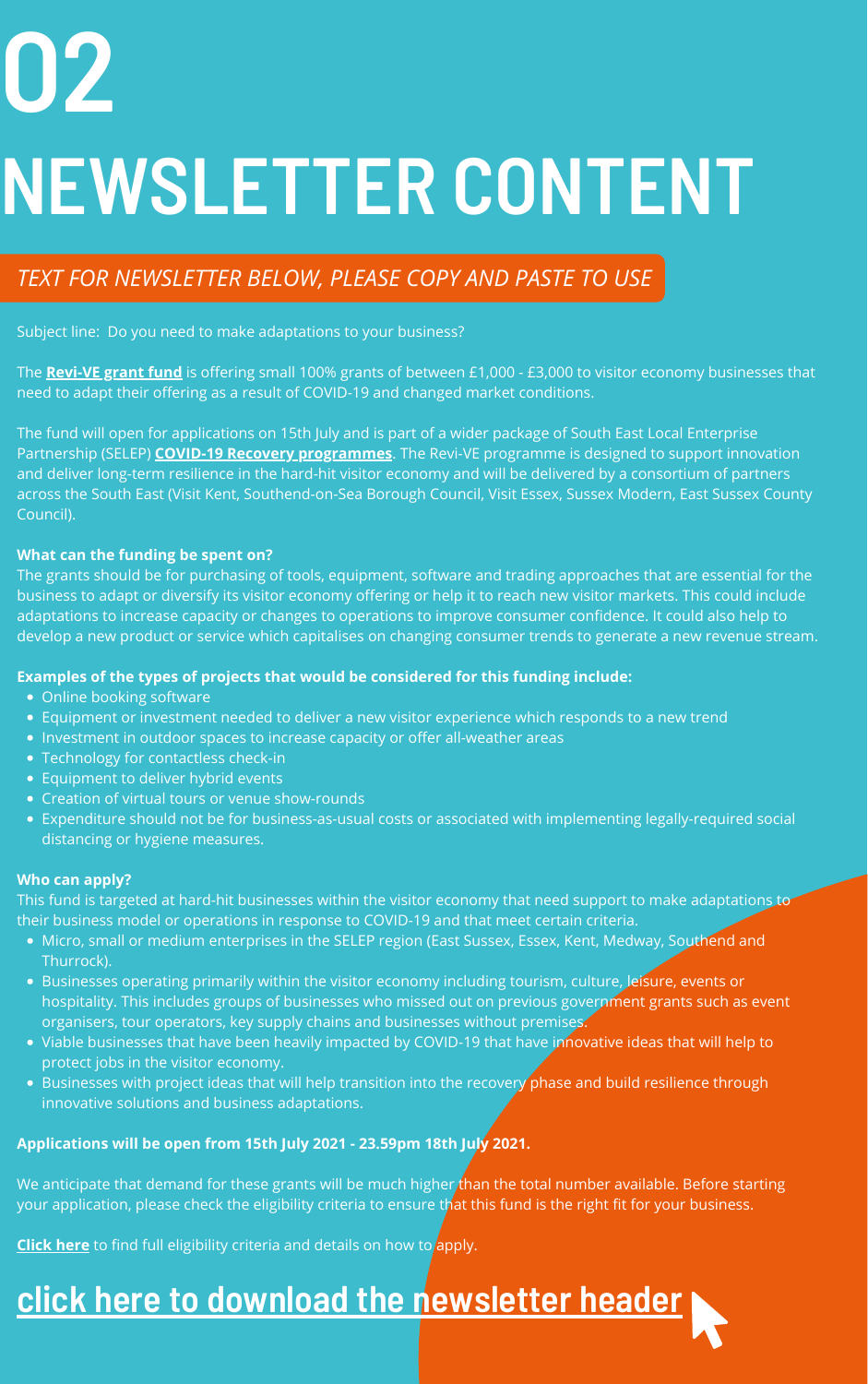- Micro, small or medium enterprises in the SELEP region (East Sussex, Essex, Kent, Medway, Southend and Thurrock).
- Businesses operating primarily within the visitor economy including tourism, culture, leisure, events or hospitality. This includes groups of businesses who missed out on previous government grants such as event organisers, tour operators, key supply chains and businesses without premises.
- Viable businesses that have been heavily impacted by COVID-19 with innovative ideas that will help to protect jobs in the visitor economy.
- Businesses with project ideas that will help transition into the recovery phase and build resilience through innovative solutions and business adaptations.
- Please note that as the focus is on innovation, expenditure should not be for business-as-usual costs or associated with implementing legally required social distancing or hygiene measures.

The Revi-VE grant fund is offering small 100% grants of between £1,000 - £3,000 to visitor economy businesses. The fund is designed to inject businesses with the financial investment they need to respond to the changed market conditions through innovation and deliver long-term resilience.

This fund is targeted at hard-hit businesses within the visitor economy that need support to make adaptations to their business model or operations in response to COVID-19 and meet certain criteria.

#### **Applications will be open from 09.00AM 15th July 2021 to 23.59PM 18th July 2021.**

We anticipate that demand for these grants will be much higher than the total number available. Before starting your application, please check the eligibility criteria to ensure that this fund is the right fit for your business.

### **[Click](https://southeastbusiness.org.uk/revive/) here to find full eligibility criteria and details on how to apply.**

The Revi-VE grant is delivered by a consortium of visitor economy partners across the South East (Visit Kent, Southend-on-Sea Borough Council, Visit Essex, Sussex Modern, East Sussex County Council). It is part of a wider package of COVID-19 Recovery [programmes,](https://www.southeastlep.com/covid-19-recovery-funds-programme/) funded by the South East Local Enterprise Partnership (SELEP), investing directly in those areas across the South East most affected by the pandemic.

### **O3 WEBSITE PAGE CONTENT**

### **click here to [download](https://albumizr.com/a/FfMl) the logos**

### *TEXT FOR WEBSITE BELOW, PLEASE COPY AND PASTE TO USE*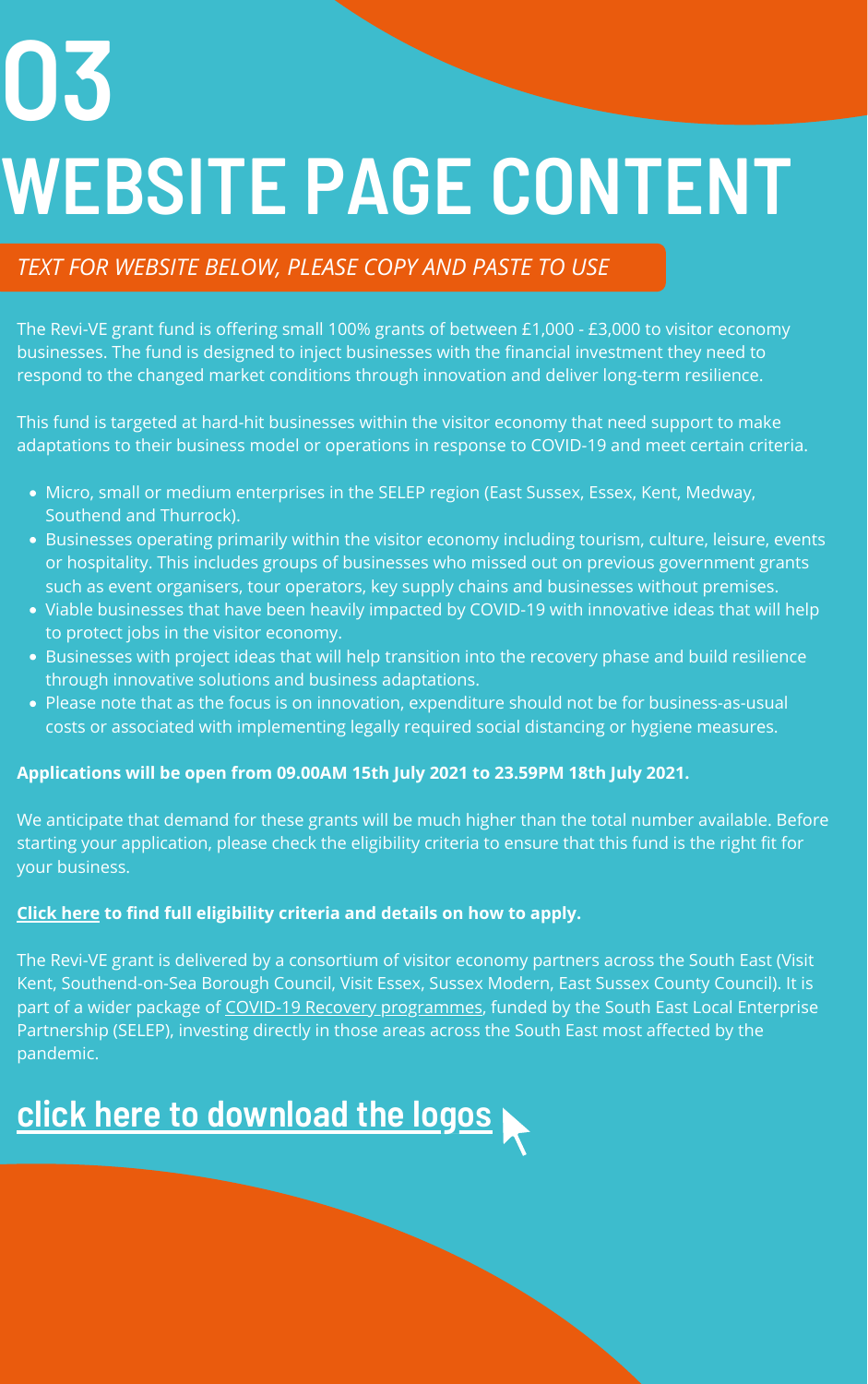- Are you a tourism or hospitality business seeking to adapt in a post-COVID world? Applications for the Revive Business Grant could secure you between £1k-3k to help keep your business resilient and successful. Applications open 15th July: (LINK)
- Calling all businesses across the South East! Find out more about the new Revi-VE Business Grant supporting organisations to adapt and diversify if you've been heavily impacted by COVID-19.
- If you're looking to adapt your business in a post-COVID world and move to online events and pre-booking, see if your business is eligible for the Revi-VE Business Grant Fund, supporting businesses adapt and innovate to the needs of today. Applications open 15th July: (LINK)
- Boggled by online booking? Need help going contactless? Apply for the Revi-VE Business Grant Fund now and get up to £3k to help adapt your business to the needs of today. Find out more here: (LINK)
- Looking to develop your business for the needs of a post-COVID world? Find out more about the Revi-VE Business Support Grant. Applications open 15th July:

- Are you a business in the visitor economy sector? Has your business been heavily impacted by COVID-19 and you're looking to adapt to new market conditions? Apply for the Revi-VE Business Grant (LINK) NOW and you could secure up to £3k to help your business diversify:
- Contactless check-in, online pre-booking and virtual tours will be an essential part of the tourism and hospitality experience going forward. Make sure your business is ready by applying for the Revi-VE Business Support Grant NOW: (LINK)
- Now is the crucial time to adapt and diversify your business for the future. Find out more about securing a Revi-VE Business Grant to ensure your business is ready for the needs of a virtual world (LINK)
- From investing in outdoor spaces to the ability to take your experiences virtual, if you're an events business looking to adapt to the current climate then find out more about the Revi-VE Business Support Grant and see if you're eligible to secure up to £3k to help: (LINK)
- Ensure your business is resilient against the challenges of a post-COVID world. Apply for the Revi-VE Business Support Grant and secure up to £3k to help guarantee your businesses place in a contactless, virtual world.

### **APPLICATIONS OPEN 15TH JULY:**

## **O4 SOCIAL MEDIA CONTENT**

### **click here to [download](https://albumizr.com/a/sTJ3) social assets**

### **APPLICATIONS OPEN NOW:**

**HASHTAGS: #SouthEastRecoveryFunds #Growth #LocalRecovery #LEPs**